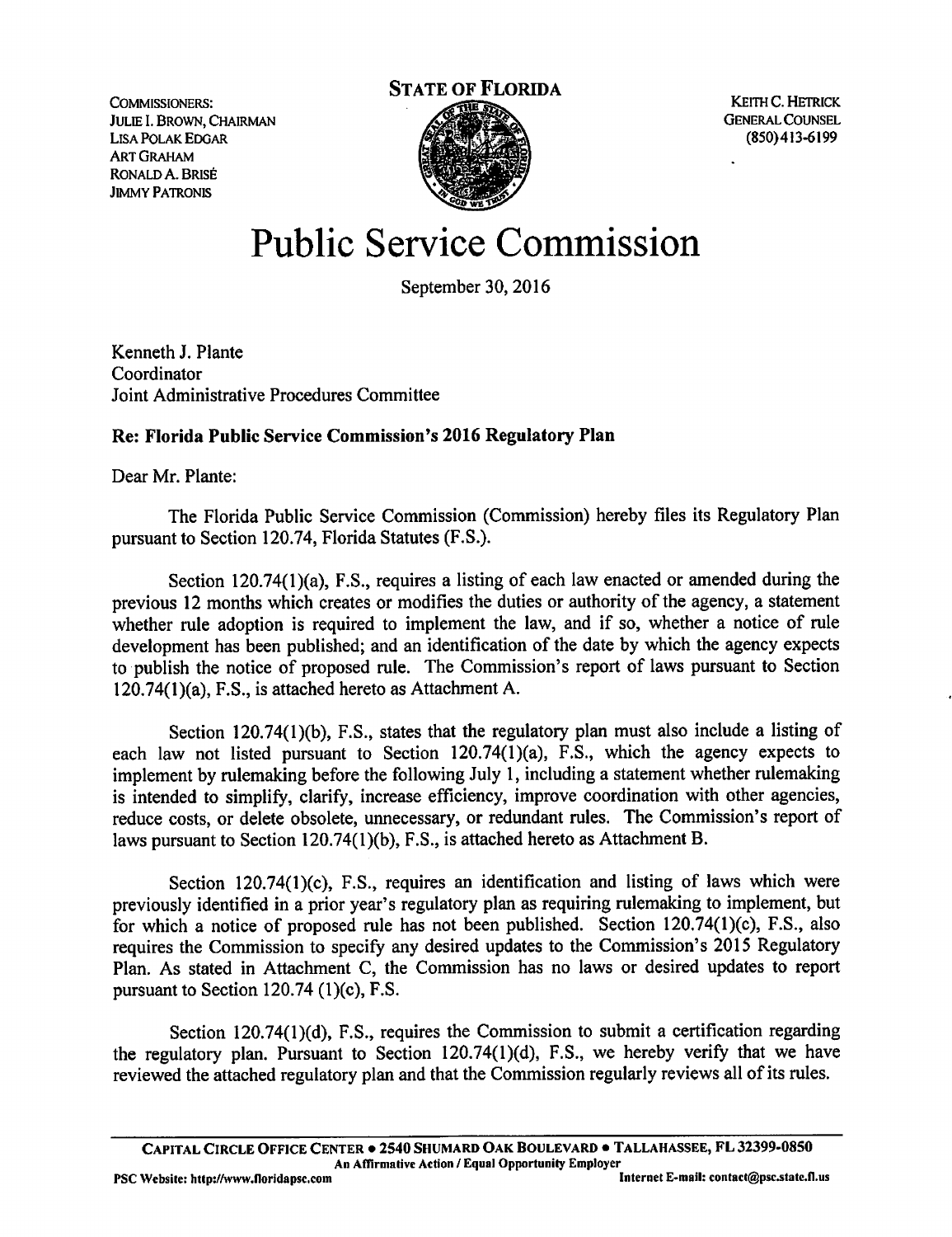Kenneth J. Plante September 30, 2016 Page 2

The Commission's rules were most recently reviewed for the period January 1, 2012, through July 1, 2015, to determine if the rules remain consistent with the Commission's rulemaking authority and the laws implemented.

**JULIE'I. BROWN** Chairman Florida Public Service Commission 2540 Shumard Oak Boulevard Tallahassee, Florida 32399 (850)413-6770

trick e

KEITH HETRICK General Counsel Florida Public Service Commission 2540 Shumard Oak Boulevard Tallahassee, Florida 32399 (850)413-6770

PHP

Enclosure

à,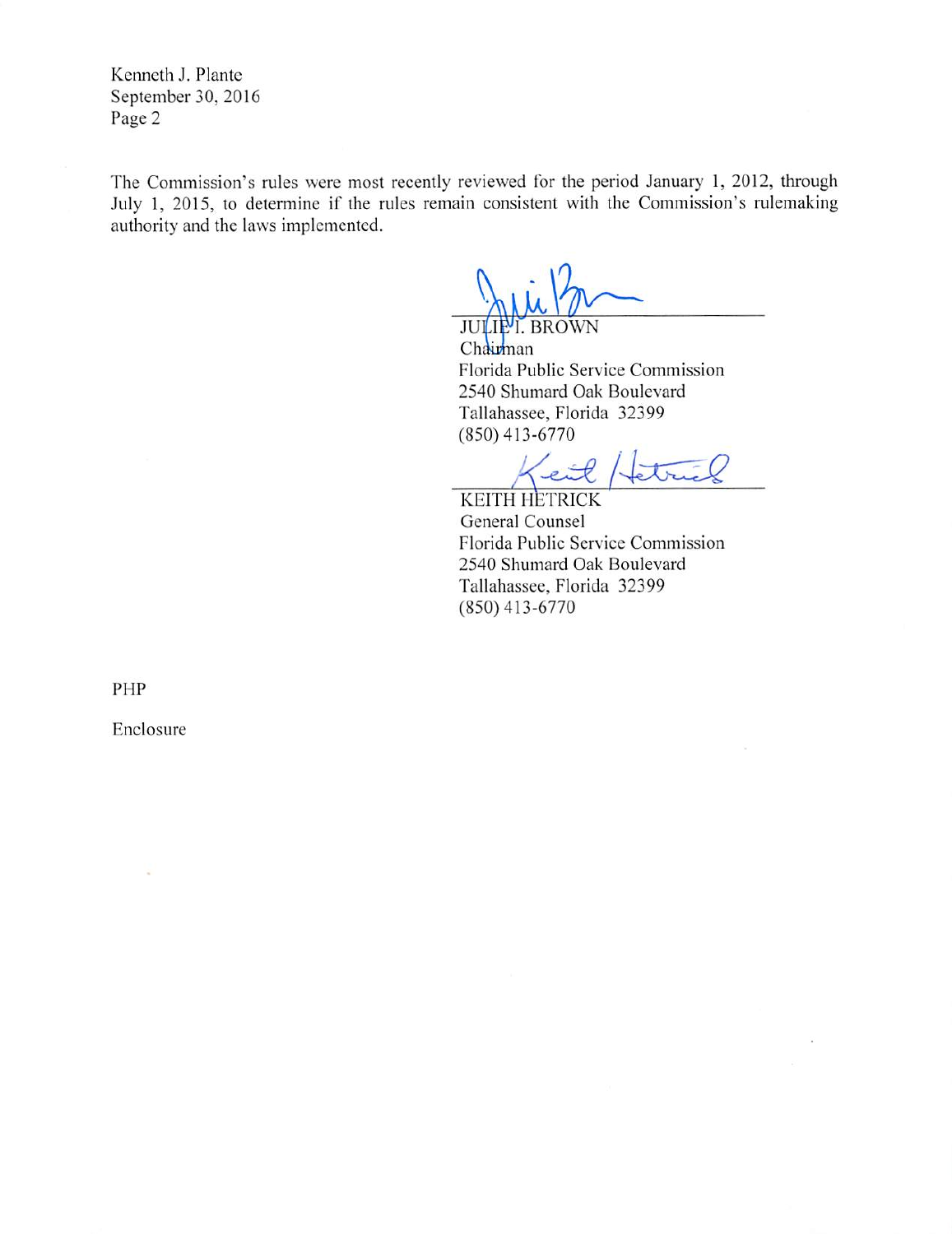## LAWS CREATING OR MODIFYING DUTIES OR AUTHORITY- SECTION 120.74(1)(a), F.S.

| Laws<br>$2016 - 226 -$ Authorizes the Commission                                                                                                                                          | Rulemaking<br>Necessary<br>Rulemaking                                                           | Notice of<br>Rule<br>Develop-<br>ment<br>Published<br>September | <b>Expected Date</b><br>of Notice of<br><b>Proposed Rule</b><br>April 1, 2017 | Reason Why Rulemaking Is Not Necessary<br>N/A |
|-------------------------------------------------------------------------------------------------------------------------------------------------------------------------------------------|-------------------------------------------------------------------------------------------------|-----------------------------------------------------------------|-------------------------------------------------------------------------------|-----------------------------------------------|
| when establishing rates for a utility, to<br>authorize a utility to create a utility reserve<br>fund for infrastructure repair and                                                        | necessary<br>for Section<br>367.081(2)                                                          | 26, 2016<br>Volume                                              |                                                                               |                                               |
| replacement to be funded by a portion of the<br>rates charged by the utility.                                                                                                             | $(c)$ , F.S., on<br>creation,<br>manage-<br>ment of<br>utilities'<br>reserve<br>fund.           | 42/187                                                          |                                                                               |                                               |
| 2016-226 – Addresses the Commission's<br>award of rate case expenses in staff assisted<br>rate cases.                                                                                     | Rulemaking<br>necessary<br>for Section<br>367<br>.0814(3),<br>F.S. on rate<br>case<br>expenses. | September<br>20, 2016<br>Volume<br>42/183                       | December 31,<br>2016                                                          | N/A                                           |
| $2016 - 226$ – Includes additional expenses for<br>which a utility may automatically increase<br>or decrease approved rates, authorizes the<br>Commission to establish by rule additional | Rulemaking<br>necessary<br>for Section<br>367.081(4)                                            | September<br>20, 2016<br>Volume                                 | April 1, 2017                                                                 | N/A                                           |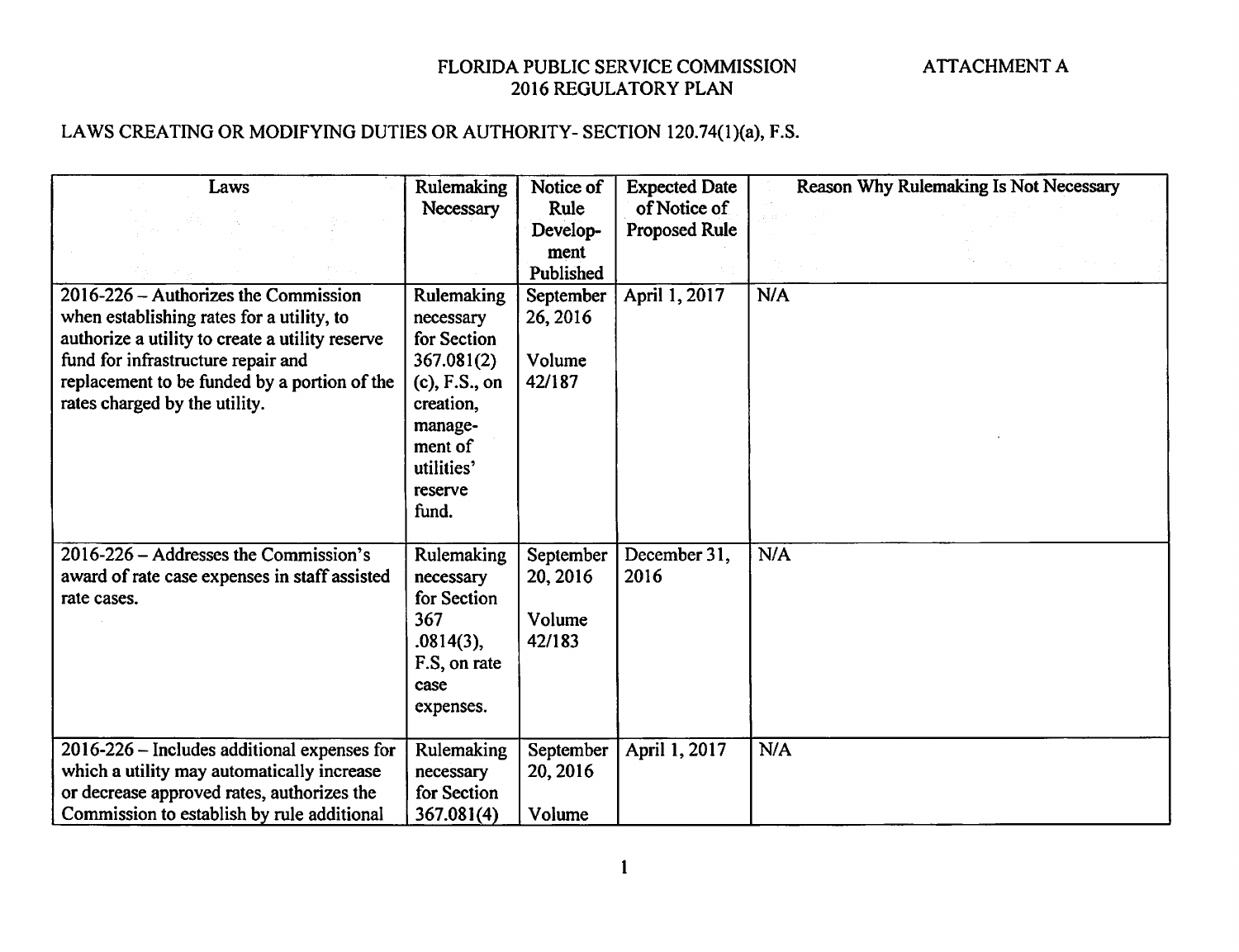#### LAWS CREATING OR MODIFYING DUTIES OR AUTHORITY- SECTION 120.74(1)(a), F.S.

| Laws<br>specific expense items. Requires this rule to<br>be reviewed every five years.                                                                                                                                       | <b>Rulemaking</b><br>Necessary<br>$(b)$ , F.S., on<br>additional<br>expenses for<br>which a<br>utility may<br>increase or<br>decrease<br>approved<br>rates. | Notice of<br>Rule<br>Develop-<br>ment<br>Published<br>42/183 | <b>Expected Date</b><br>of Notice of<br>Proposed Rule | Reason Why Rulemaking Is Not Necessary                                                                     |
|------------------------------------------------------------------------------------------------------------------------------------------------------------------------------------------------------------------------------|-------------------------------------------------------------------------------------------------------------------------------------------------------------|--------------------------------------------------------------|-------------------------------------------------------|------------------------------------------------------------------------------------------------------------|
| 2016-6 - Expands public records<br>exemptions for certain data processing<br>software obtained by an agency.                                                                                                                 | <b>No</b>                                                                                                                                                   | N/A                                                          | N/A                                                   | Statute is specific as to types of data processing<br>software that are exempt from public records law.    |
| 2016-20 - Requires public agency contracts<br>for services to include a statement on public<br>records, contractor responsibilities, and to<br>provide information<br>on the public agency's custodian of public<br>records. | <b>No</b>                                                                                                                                                   | N/A                                                          | N/A                                                   | Statute is prescriptive as to the public records<br>requirements for public agency contracts for services. |
| 2016-27 – Provides an exemption for any<br>information furnished to an agency by any<br>person for emergency notification.                                                                                                   | <b>No</b>                                                                                                                                                   | N/A                                                          | N/A                                                   | Statute is prescriptive as to the applicability and<br>scope of the public records exemption.              |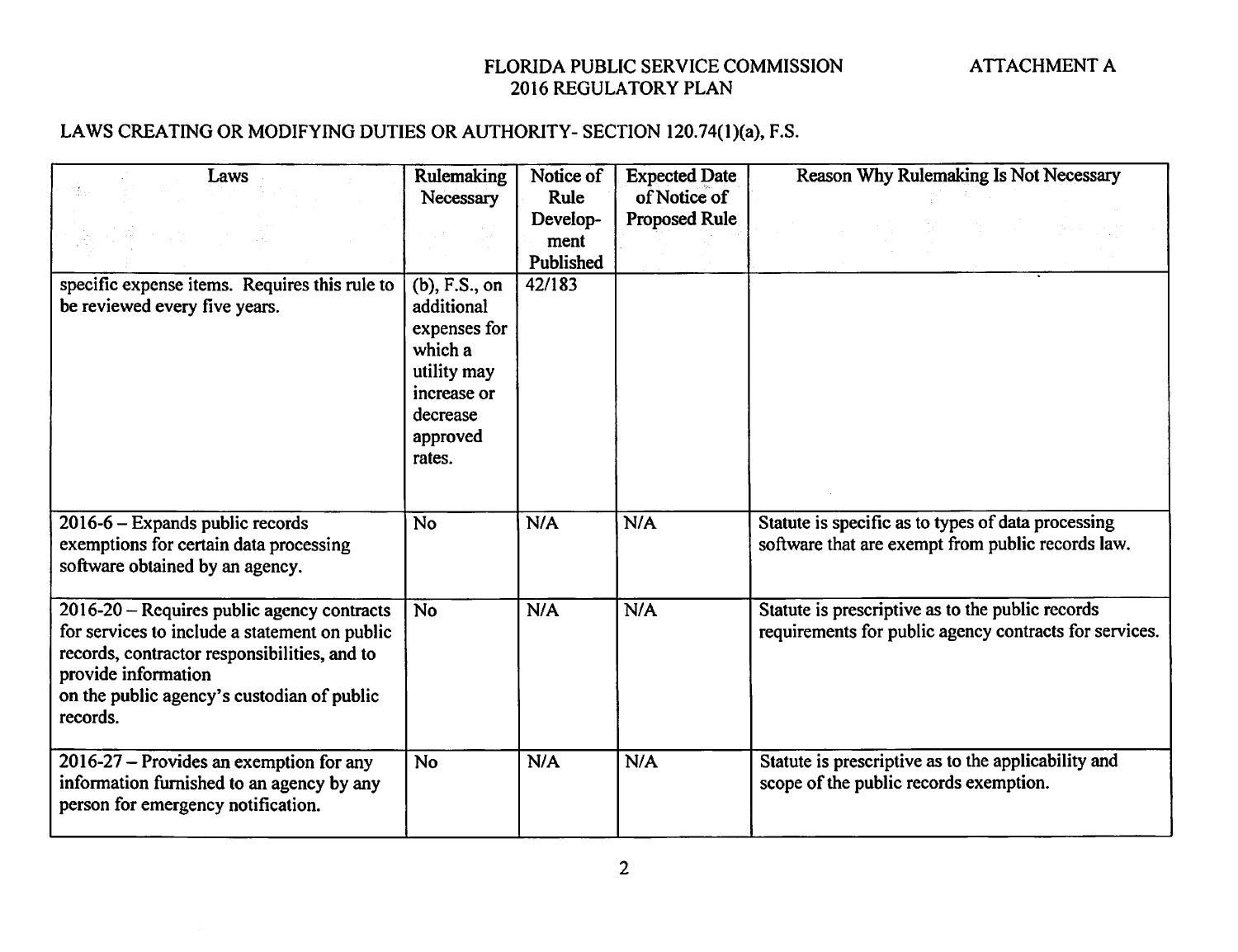## LAWS CREATING OR MODIFYING DUTIES OR AUTHORITY- SECTION 120.74(1)(a), F.S.

| Laws<br>2016-49 – Provides an exemption from                                                                                                                                                                                                                                            | Rulemaking<br>Necessary<br>No | Notice of<br>Rule<br>Develop-<br>ment<br>Published<br>N/A | <b>Expected Date</b><br>of Notice of<br>Proposed Rule<br>N/A | Reason Why Rulemaking Is Not Necessary<br>Statute is specific as to the applicability and scope of                           |
|-----------------------------------------------------------------------------------------------------------------------------------------------------------------------------------------------------------------------------------------------------------------------------------------|-------------------------------|-----------------------------------------------------------|--------------------------------------------------------------|------------------------------------------------------------------------------------------------------------------------------|
| public records requirements for bids,<br>proposals, or replies submitted to an agency<br>in response to a competitive solicitation.                                                                                                                                                     |                               |                                                           |                                                              | the public records exemption.                                                                                                |
| 2016-63 – Revises employer retirement<br>contribution rates and employer assessment<br>rate which offset the administrative and<br>educational costs for the State of Florida<br>Retirement System.                                                                                     | No                            | N/A                                                       | N/A                                                          | Statute is specific as to the terms of the retirement<br>contribution rates and costs to be offset.                          |
| 2016-102 - Requires each state agency to<br>develop and implement veterans'<br>recruitment plans and establishes plan<br>requirements.                                                                                                                                                  | <b>No</b>                     | N/A                                                       | N/A                                                          | Statute is specific and prescriptive as to the required<br>elements of the recruitment plans.                                |
| 2016-116 - Requires an agency beginning<br>July 1, 2017, to publish all rules that are so<br>designated that a violation of the rule would<br>be a minor violation, and for each rule filed<br>for adoption certify whether any part of the<br>rule is designated as a minor violation. | <b>No</b>                     | N/A                                                       | N/A                                                          | Statute is prescriptive as to the publication and<br>certification requirements for rules designated as<br>minor violations. |
| 2016-232 – Provides additional<br>requirements for the calculation of estimated<br>adverse impacts and regulatory costs for                                                                                                                                                             | <b>No</b>                     | N/A                                                       | N/A                                                          | Statute specifies the methodology for the calculation<br>of adverse impacts and regulatory costs.                            |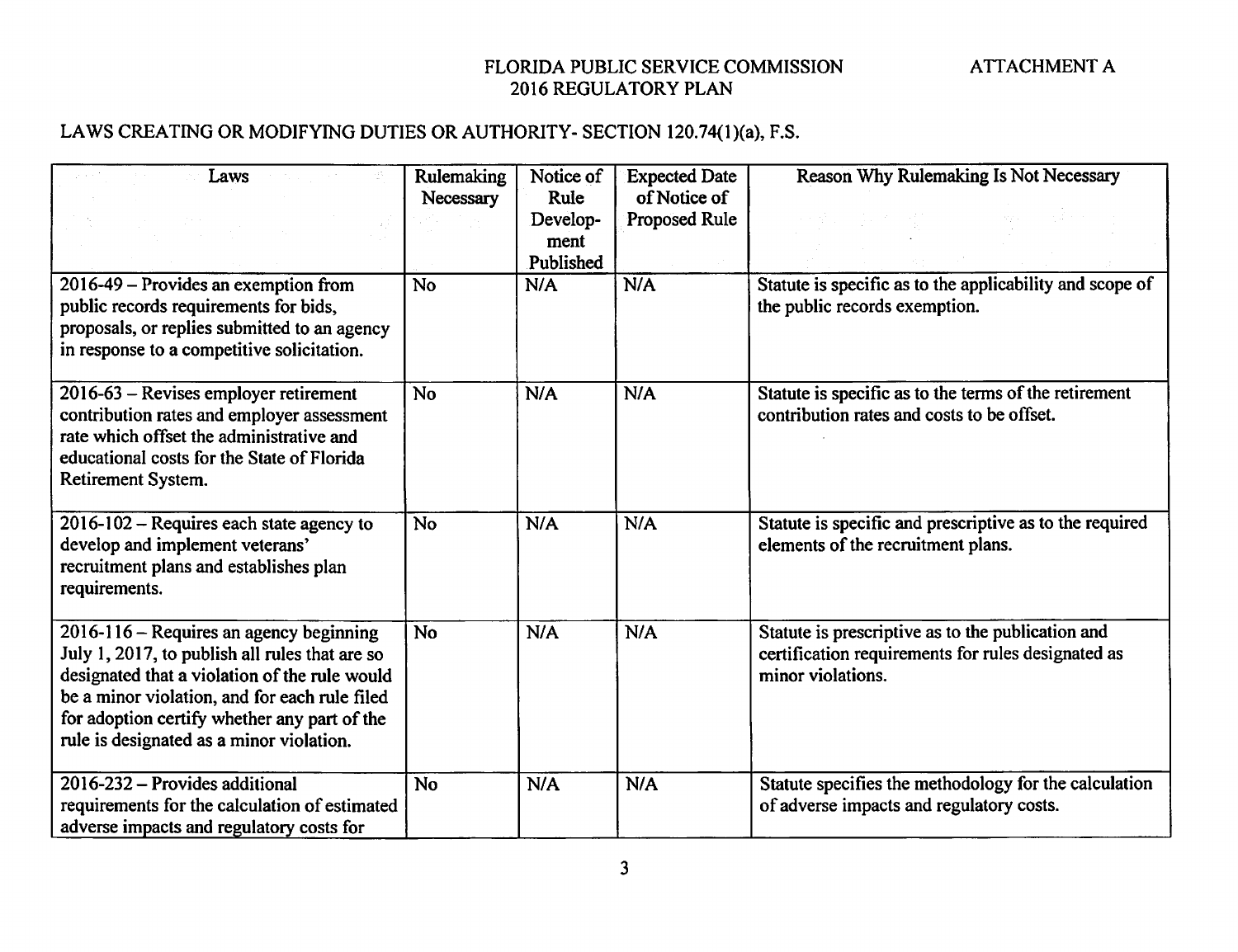## LAWS CREATING OR MODIFYING DUTIES OR AUTHORITY- SECTION 120.74(I)(a), F.S.

| Laws   | Rulemaking | Notice of | <b>Expected Date</b> | Reason Why Rulemaking Is Not Necessary |
|--------|------------|-----------|----------------------|----------------------------------------|
|        | Necessary  | Rule      | of Notice of         |                                        |
|        |            | Develop-  | Proposed Rule        |                                        |
|        |            | ment      |                      |                                        |
|        |            | Published |                      |                                        |
| rules. |            |           |                      |                                        |
|        |            |           |                      |                                        |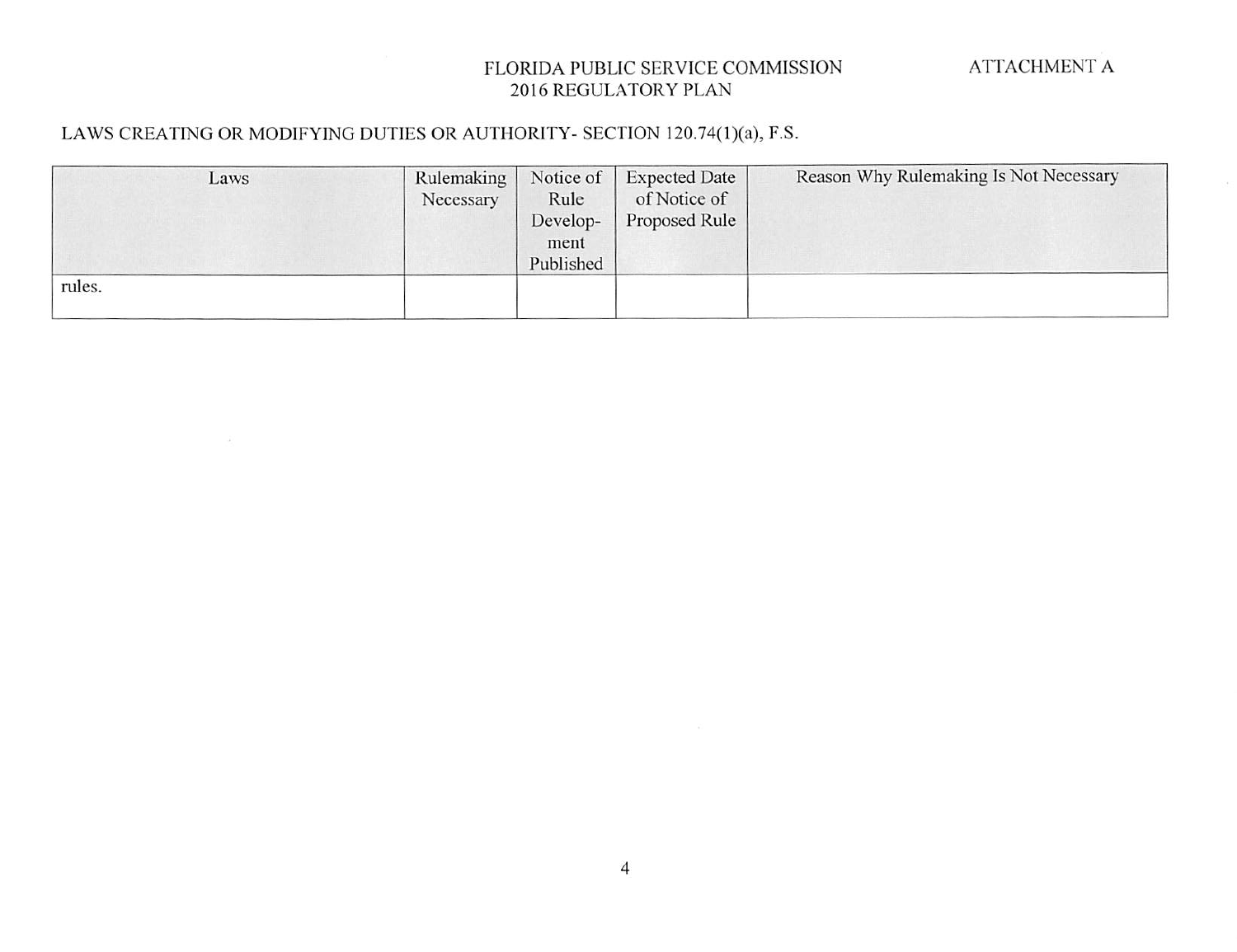#### LAWS NOT CREATING OR MODIFYING DUTIES OR AUTHORITY- SECTION 120.74(l)(b), F.S.

| Laws                               | Intent of Rulemaking                                                                                                                                                                                                                                                                                    |
|------------------------------------|---------------------------------------------------------------------------------------------------------------------------------------------------------------------------------------------------------------------------------------------------------------------------------------------------------|
| Section 350.123, F.S.              | Amend Rule 25-30.458, F.A.C., Notice of and Public Information For Limited Alternative Proceedings Rate<br>Increase, to clarify public information requirements for limited alternative proceedings for rate increases.                                                                                 |
| Section 350.127(1), F.S.           | Amend Rule 25-4.004, F.A.C., Certificates of Necessity or Authority; Application, to clarify the application form<br>for authority to provide telecommunication services.                                                                                                                               |
| Section 364.10, F.S.               | Amend Rule 25-4.0665, F.A.C., Lifeline Service, to eliminate quarterly reporting; to prohibit a company from<br>discontinuing a customer's lifeline local service if applicable charges, taxes, and fees are paid; and to clarify<br>carrier responsibilities to conform to new federal lifeline rules. |
| Section 364.105, F.S.              | Amend Rule 25-4.0665, F.A.C., Lifeline Service, to eliminate quarterly reporting; to prohibit a company from<br>discontinuing a customer's lifeline local service if applicable charges, taxes, and fees are paid; and to clarify<br>carrier responsibilities to conform to new federal lifeline rules. |
| Section 364.183(1), F.S.           | Amend Rule 25-4.0665, F.A.C., Lifeline Service, to eliminate quarterly reporting; to prohibit a company from<br>discontinuing a customer's lifeline local service if applicable charges, taxes, and fees are paid; and to clarify<br>carrier responsibilities to conform to new federal lifeline rules. |
| Section 364.33, F.S.               | Amend Rule 25-4.004, F.A.C., Certificates of Necessity or Authority; Application, to clarify the application form<br>for authority to provide telecommunication services.                                                                                                                               |
| Section 364.335, F.S.              | Amend Rule 25-4.004, F.A.C., Certificates of Necessity or Authority; Application, to clarify the application form<br>for authority to provide telecommunication services.                                                                                                                               |
| Section 366.04(2)(f), (6),<br>F.S. | Amend Rule 25-6.0346, F.A.C., Quarterly Reports of Work Orders and Safety Compliance, to make consistent<br>with updated federal regulations.                                                                                                                                                           |
| Section 366.05(1), F.S.            | Amend Rule 25-6.0346, F.A.C., Quarterly Reports of Work Orders and Safety Compliance to make consistent<br>with updated federal regulations.                                                                                                                                                            |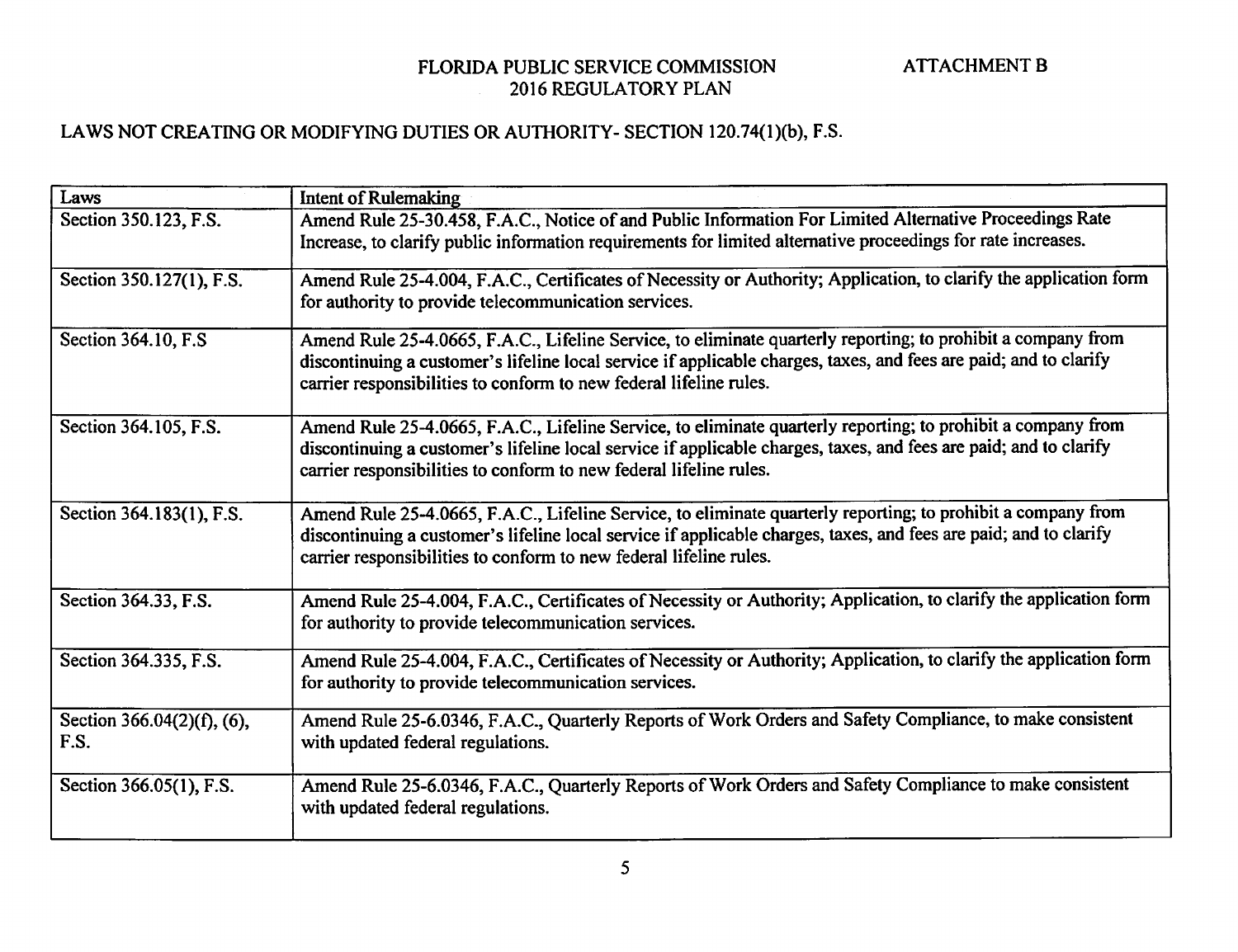## LAWS NOT CREATING OR MODIFYING DUTIES OR AUTHORITY- SECTION 120.74(1)(b), F.S.

| Laws                   | Intent of Rulemaking                                                                                                                                                                                                                                                     |
|------------------------|--------------------------------------------------------------------------------------------------------------------------------------------------------------------------------------------------------------------------------------------------------------------------|
| Section 367.081, F.S.  | Amend Rule 25-30.345, F.A.C., Customer Service Charges, to clarify customer service charges.                                                                                                                                                                             |
|                        | Amend Rule 25-30.433, F.A.C., Rate Case Proceedings, to update the quality of service determination provision.                                                                                                                                                           |
|                        | Amend Rule 25-30.445, F.A.C., General Information and Instructions Required of Water and Wastewater Utilities<br>in an Application for a Limited Proceeding, to clarify the required information for utilities to provide in an<br>application for a limited proceeding. |
|                        | Amend Rule 25-30.460, F.A.C., Application for Miscellaneous Service Charges, to clarify additional definitions<br>for late fee, insufficient funds, convenience fee, and meter tampering charges.                                                                        |
| Section 367.0814, F.S. | Amend Rule 25-30.458, F.A.C., Notice of and Public Information For Limited Alternative Proceedings Rate<br>Increase, to clarify public information requirements in limited alternative proceedings for rate increase.                                                    |
| Section 367.0816, F.S. | Amend Rule 25-30.4705, F.A.C., Calculation of Rate Reduction after Rate Case Expense is Amortized, to clarify<br>the methodology for calculation of rate case expense rate reduction.                                                                                    |
| Section 367.0822, F.S. | Amend Rule 25-30.445, F.A.C., General Information and Instructions Required of Water and Wastewater Utilities<br>in an Application for a Limited Proceeding, to clarify the required information for utilities to provide in an<br>application for a limited proceeding. |
| Section 367.091, F.S.  | Amend Rule 25-30.335, F.A.C., Customer Billing, to clarify requirement for name of utility on customer bill.                                                                                                                                                             |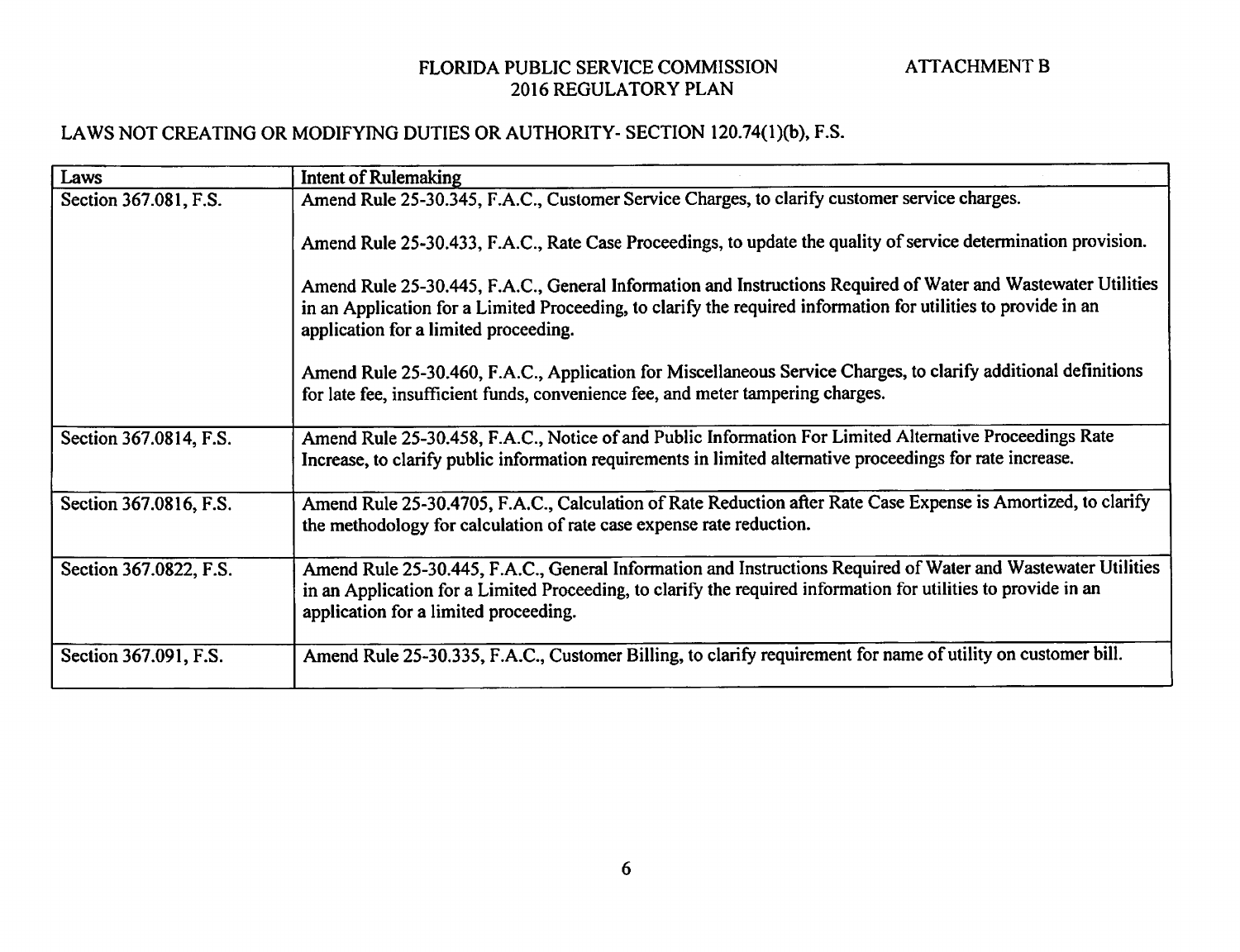## LAWS NOT CREATING OR MODIFYING DUTIES OR AUTHORITY- SECTION 120.74(1)(b), F.S.

 $\sim$ 

| Laws                  | <b>Intent of Rulemaking</b>                                                                                                                                                                                                                        |
|-----------------------|----------------------------------------------------------------------------------------------------------------------------------------------------------------------------------------------------------------------------------------------------|
| Section 367.101, F.S. | Amend Rule 25-30.540(5), F.A.C., Agreements, Performance Under Agreements, to add requirement for utility to<br>maintain a copy of all executed developer agreements.                                                                              |
|                       | Amend Rule 25-30.550(1), F.A.C., Filing of Agreements; Approval of Contracts, to improve efficiency and<br>decrease costs to government or private sector by removing requirement for utility to file developer agreements<br>with the Commission. |
|                       | Amend Rule 25-30.585, F.A.C., Developer Service Availability Charges, to improve efficiency and decrease costs<br>to government or private sector by removing requirement for utility to file developer agreements with the<br>Commission.         |
| Section 367.111, F.S. | Amend Rule 25-30.325, F.A.C., Termination of Service by Customer, to clarify the rule as to temporary<br>termination of service to avoid paying base facility charge.                                                                              |
|                       | Amend Rule 25-30.345, F.A.C., Customer Service Charges, to clarify customer service charges.                                                                                                                                                       |
| Section 367.121, F.S. | Amend Rule 25-30.325, F.A.C., Termination of Service by Customer, to clarify the rule as to temporary<br>termination of service to avoid paying base facility charge.                                                                              |
|                       | Amend Rule 25-30.335, F.A.C., Customer Billing, to clarify requirement for name of utility on customer bill.                                                                                                                                       |
|                       | Amend Rule 25-30.4705, Calculation of Rate Reduction after Rate Case Expense is Amortized, to clarify the<br>methodology for calculation of rate case expense rate reduction.                                                                      |
|                       | Amend Rule 25-30.458, F.A.C., Notice of and Public Information For Limited Alternative Proceedings Rate<br>Increase, to clarify public information requirements for limited alternative proceedings rate increases.                                |
|                       | Amend Rule 25-30.460, F.A.C., Application for Miscellaneous Service Charges, to clarify additional definitions<br>for late fee, insufficient funds, convenience fee, and meter tampering charges.                                                  |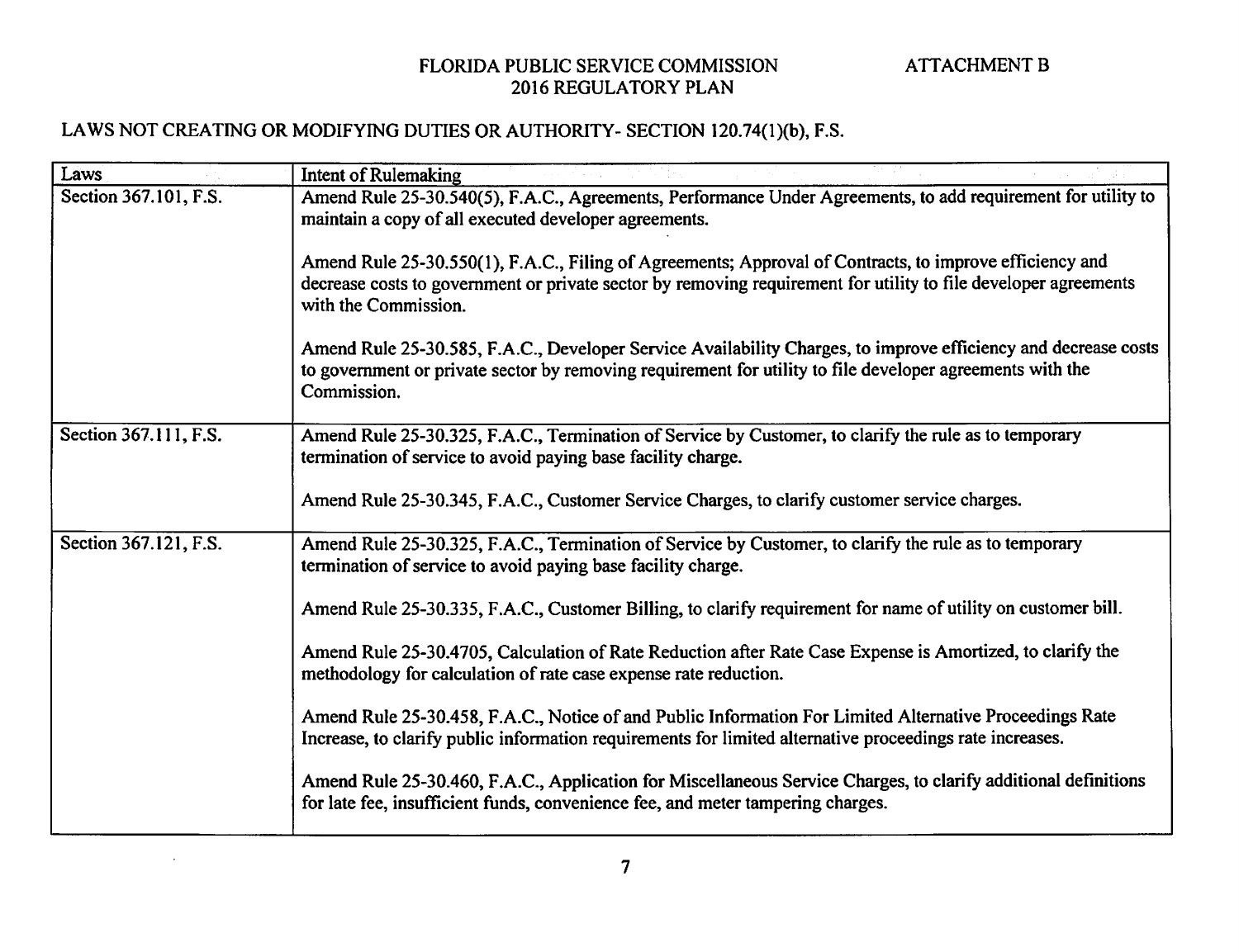## LAWS NOT CREATING OR MODIFYING DUTIES OR AUTHORITY- SECTION 120.74(1)(b), F.S.

| Laws                        | <b>Intent of Rulemaking</b>                                                                                                                                                                                                                                              |
|-----------------------------|--------------------------------------------------------------------------------------------------------------------------------------------------------------------------------------------------------------------------------------------------------------------------|
| Section 367.121(1)(a), F.S. | Amend Rule 25-30.445, F.A.C., General Information and Instructions Required of Water and Wastewater Utilities<br>in an Application for a Limited Proceeding, to clarify the required information for utilities to provide in an<br>application for a limited proceeding. |
| Section 367.145(2), F.S.    | Amend Rule 25-30.445, F.A.C., General Information and Instructions Required of Water and Wastewater Utilities<br>in an Application for a Limited Proceeding, to clarify the required information for utilities to provide in an<br>application for a limited proceeding. |
| Section 368.03, F.S.        | Amend Rule 25-12.005, F.A.C., Codes and Standards Adopted, to make consistent with updated federal<br>regulations.                                                                                                                                                       |
|                             | Amend Rule 25-12.008, F.A.C., New, Reconstructed or Converted Facilities, to make consistent with updated<br>federal regulations.                                                                                                                                        |
|                             | Amend Rule 25-12.027, F.A.C., Welder Qualification, to make consistent with updated federal regulations.                                                                                                                                                                 |
|                             | Amend Rule 25-12.085 F.A.C., Written Annual Reports Required, to make consistent with updated federal<br>regulations.                                                                                                                                                    |
| Section 368.05, F.S.        | Amend Rule 25-12.005, F.A.C., Codes and Standards Adopted, to make consistent with updated federal<br>regulations.                                                                                                                                                       |
|                             | Amend Rule 25-12.027, F.A.C., Welder Qualification, to make consistent with updated federal regulations.                                                                                                                                                                 |
| Section 368.05(2), F.S.     | Amend Rule 25-12.008, F.A.C., New, Reconstructed or Converted Facilities, to make consistent with updated<br>federal regulations.                                                                                                                                        |
|                             | Amend Rule 25-12.022, F.A.C., Requirements for Distribution System Valves, to make consistent with updated<br>federal regulations.                                                                                                                                       |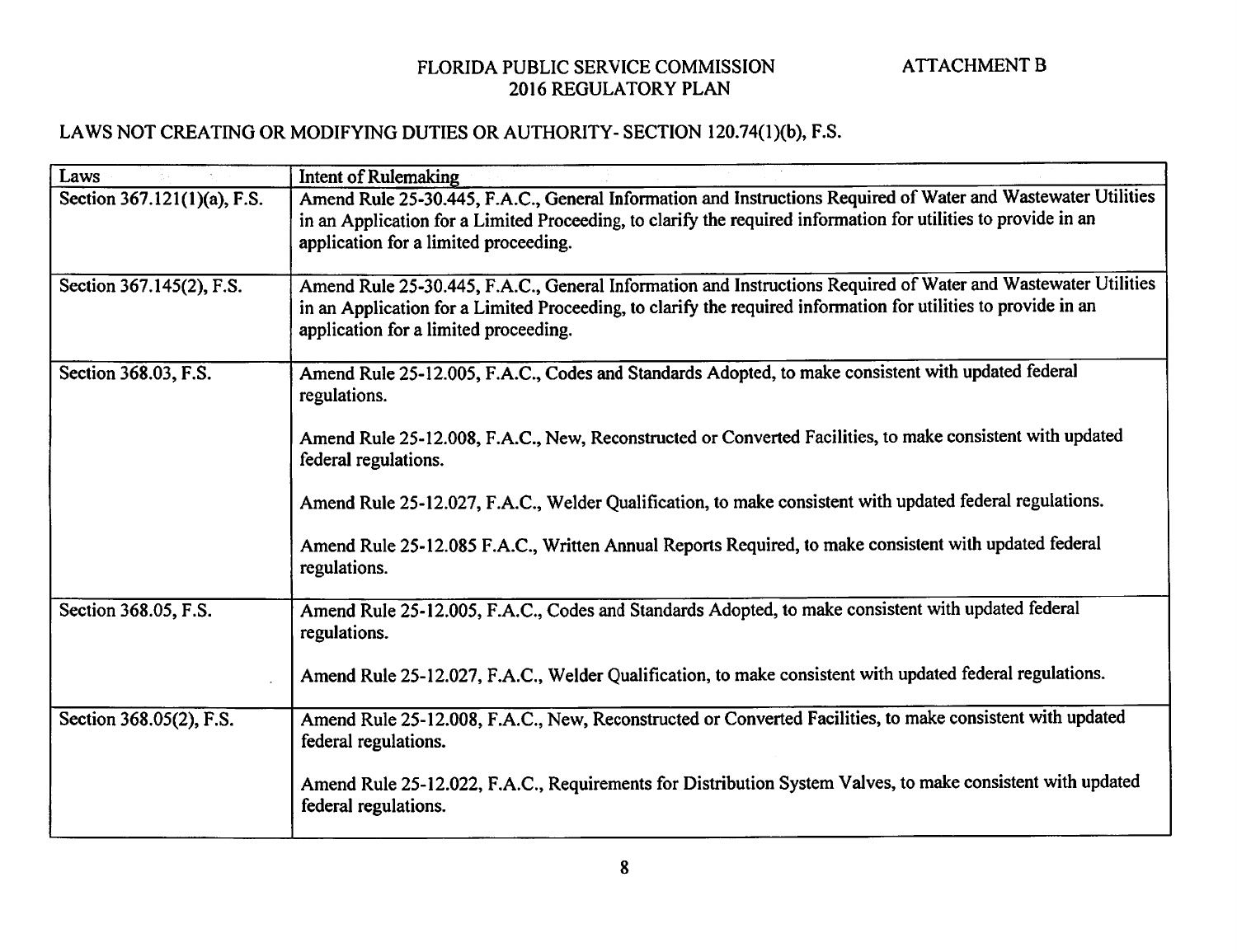## LAWS NOT CREATING OR MODIFYING DUTIES OR AUTHORITY- SECTION 120.74(1)(b), F.S.

| Laws                   | Intent of Rulemaking                                                                                                                |
|------------------------|-------------------------------------------------------------------------------------------------------------------------------------|
|                        | Amend Rule 25-12.040, F.A.C., Leak Surveys, Procedures and Classifications, to make consistent with updated<br>federal regulations. |
|                        | Amend Rule 25-12.085, F.A.C., Written Annual Reports Required, to make consistent with updated federal<br>regulations.              |
| Section 376.1213, F.S. | Amend Rule 25-30.433, Rate Case Proceedings, to update the quality of service determination provision.                              |
| Section 427.704, F.S.  | Repeal Rule 25-4.113, F.A.C., Refusal or Discontinuance of Service by Company.                                                      |